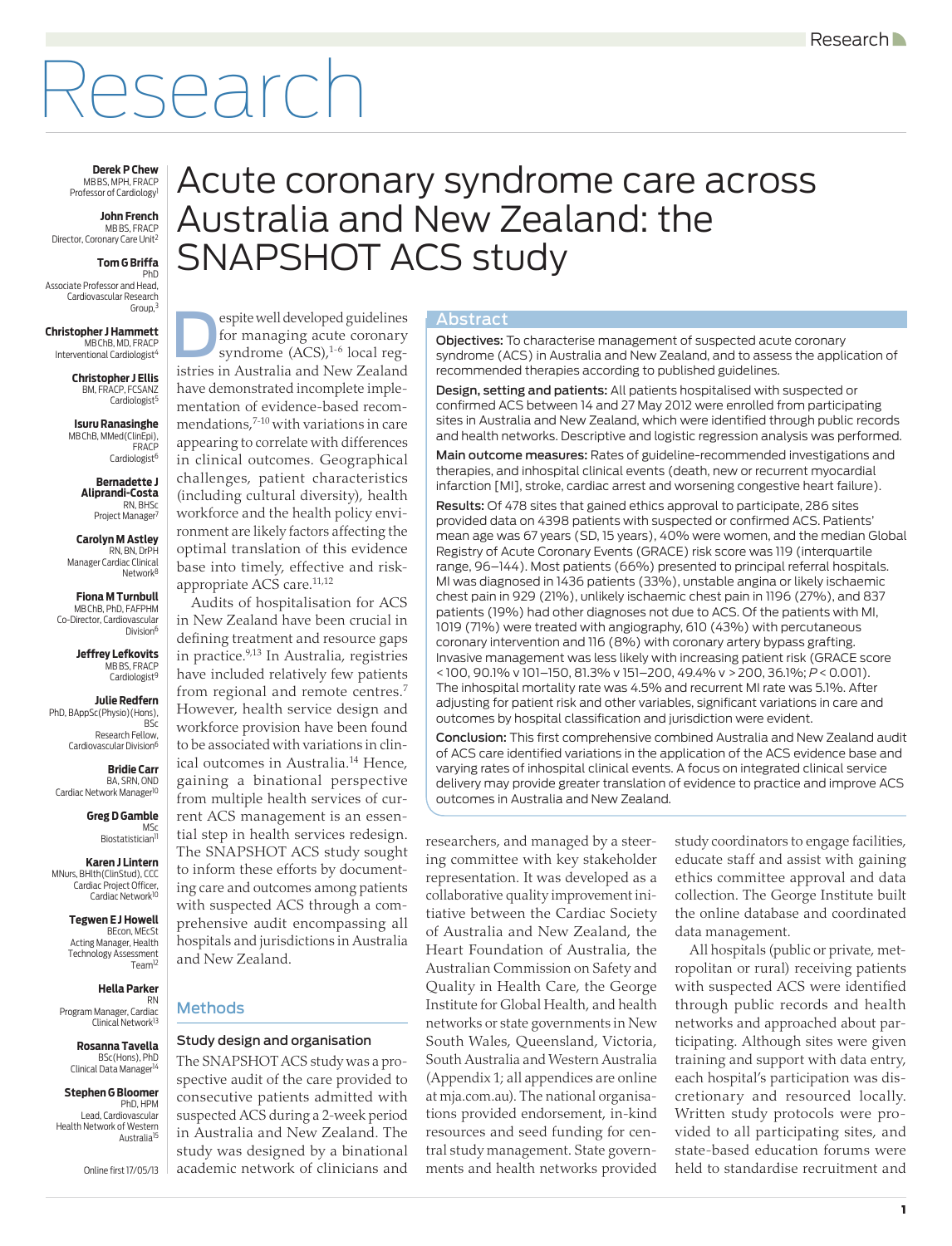#### **Karice K Hyun BSc**, MAppStats Statistician

**David B Brieger** MB BS, PhD, FRACP Head of Coronary Care and Coronary Intervention<sup>7</sup>

**1** Department of Cardiovascular Medicine, Flinders University, Adelaide, SA. **2** Department of Cardiology,

Liverpool Hospital, Sydney, NSW.

**3** School of Population Health, University of Western Australia, Perth, WA. **4** Royal Brisbane and

Women's Hospital, Brisbane, QLD.

**5** Department of Cardiology, Auckland City Hospital, Auckland, New Zealand. **6** The George Institute for Global Health, Sydney, NSW.

**7** Department of Cardiology, Concord Hospital, Sydney, NSW. **8** Statewide Systems Strategy, SA Health. Adelaide, SA.

**9** Royal Melbourne Hospital, Melbourne, VIC. **10** Agency for Clinical Innovation, Sydney, NSW. **11** Department of Medicine, University of Auckland, Auckland, New Zealand. **12** Clinical Access and Redesign Unit, Queensland Department of Health, Brisbane, QLD. **13** Clinical Service Development, Victoria Health, Melbourne, VIC.

**14** SA Health, Adelaide, SA. **15** Health Networks Branch, Department of Health of Western Australia, Perth, WA.

> Derek.Chew@ flinders edu au

MJA 2013; 199: 1-7 doi: 10.5694/mja12.11854

#### data collection. Results were fed back to each site, benchmarked against the relevant state or territory and national aggregate at the end of the audit.

 In Australia, ethics approval for optout consent was granted in all but two sites in Victoria, where opt-in consent was implemented. In New Zealand, expedited review by the National Multicentre Ethics Committee concluded that this was an audit of health service delivery, and a consent waiver was applied. In Australia, a consent waiver was applied to all inhospital deaths among patients with suspected ACS.

#### Patient eligibility and classification

Patients were eligible for inclusion if they were admitted for suspected or confirmed ACS between 14 and 27 May 2012 (inclusive). Consecutive first admissions within the audit window were included. Patients were tracked for the duration of the acute care episode, including all transfers between hospitals.

Patients were classified by primary discharge diagnosis into the following groups:

- *ST-segment-elevation myocardial infarction/left bundle branch block (STEMI/LBBB):* patients with STsegment elevation or LBBB on an electrocardiogram (ECG) at any time during the admission, with elevation of cardiac biomarkers (except where the patient died before biomarkers were measured).
- *Non-STEMI (NSTEMI):* patients with evidence of biomarker elevation, with or without ECG changes consistent with ischaemia.
- *Unstable angina:* recorded separately but combined with "likely ischaemic chest pain" for analysis.
- *Likely ischaemic chest pain:* patients for whom the diagnosis remained uncertain in the absence of definitive ECG changes and/or biomarker elevation, but who received inhospital coronary revascularisation with either percutaneous coronary intervention (PCI) or coronary artery bypass grafting (CABG).
- *Unlikely ischaemic chest pain:* extracted from the medical record, reflecting local clinician determination.
- *Other diagnosis:* patients for whom a clear alternative primary diagnosis emerged, or where evidence of myonecrosis was considered secondary to another disease process (eg, pulmonary embolus).

#### Patient risk, inhospital care and events

Using a common case-record form with standardised completion note, data collection focused on patients' presenting characteristics, including clinical variables enabling calculation of the Global Registry of Acute Coronary Events (GRACE) risk score, as well as logistical details of patient presentation and transfers between hospitals.15 Care provided across all institutions involved in acute care was documented, focusing on therapies recommended by published guidelines and inhospital events. Each participating hospital was also asked to complete a survey describing local resources, including cardiac investigation and

1 Definitions of inhospital events *Inhospital mortality:* included any-cause mortality

*New or recurrent myocardial infarction (MI):* recurrent chest pain lasting ≥ 30 minutes and ≥2mm of ST-segment elevation within 18 hours of presentation, the development of a new left bundle branch block pattern or new Q waves or the following biomarker patterns: a rise in creatine kinase (CK) level to >2xupper reference limit (URL) and >50% above previous baseline level; or CK-MB > 50% above prior level or troponin > 20% above previous baseline level *New MI after percutaneous coronary intervention: a rise in CK, CK-MB or troponin level to > 3 x URL if not previously* elevated, or > 50% and > 20% rise above previous levels of CK-MB and troponin, respectively, if previously elevated *New MI after coronary artery bypass grafting:* a rise in CK or CK-MB level to > 10 x and > 5 x URL, respectively, if not previously elevated, or a > 50% rise above previous level if elevated, or a 10-fold elevation in troponin level *Major bleeding:* an event requiring a blood transfusion or involving a fall in haemoglobin level of > 4 g/dL *Stroke:* a new neurological event involving single vascular territory, confirmed with neurological imaging *Cardiac arrest:* sudden loss of cardiac function with loss of consciousness and spontaneous breathing

*Worsening congestive heart failure: deterioration in Killip classification of one or more grades at any time during* hospitalisation

*Major adverse cardiac event:* the occurrence of any one of the above events

management capabilities and workforce characteristics.

Inhospital events were defined as shown in Box 1. Reporting of clinical events relied on local documentation using the standardised completion note. Formal adjudication of events was not possible, but monitoring of 2%–5% of all case-record forms for data accuracy and quality was performed during and in the weeks after enrolment by coordinators across all jurisdictions.

#### Statistical analysis

Patient demographic and clinical characteristics, and rates of interhospital transfer, investigations, invasive procedures, provision of guidelinerecommended therapies to patients surviving to hospital discharge, and inhospital events are presented as standard descriptive statistics stratified by discharge diagnosis, Australian Institute of Health and Welfare hospital classification, and health jurisdiction (Australian states or territories and New Zealand).<sup>4,5</sup> Due to small sample sizes, the two tiers of medium regional hospital classification were combined, as were the other smaller hospital classifications. Private hospitals were considered as a separate group. These criteria were also applied to New Zealand hospitals. For stratification by jurisdiction, the Australian Capital Territory was combined with NSW, and Tasmania with the Northern Territory.

Dichotomous variables are reported as numbers and percentages and compared using the  $\chi^2$  test. Continuous variables are reported as medians and interquartile ranges (IQRs) and compared using the Kruskal–Wallis test.

Propensity score-adjusted estimates of the influence of hospital classification and health jurisdiction on provision of angiography, provision of four or five guideline-recommended medications at discharge, referral to cardiac rehabilitation, and major adverse cardiac events (MACE) were generated using logistic regression modelling, stratified by discharge diagnosis. Assessment of angiography and MACE used all patients, while evaluation of rehabilitation referral and discharge medications was confined to patients with a discharge diagnosis of ACS. Propensity scores using age, sex, GRACE score, diagnostic group,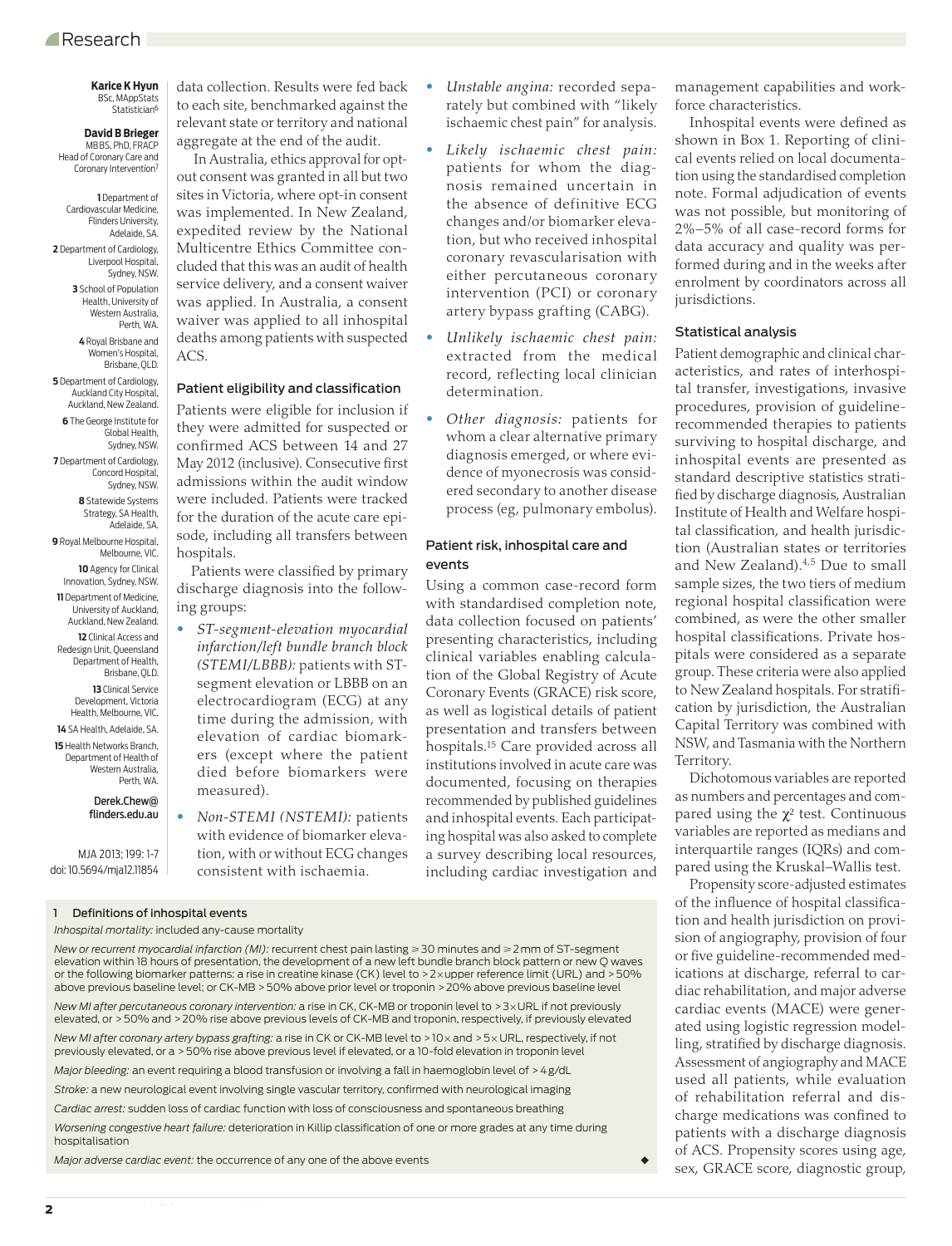heart failure at presentation, renal impairment, diabetes, hypertension, nursing home residence, dementia or cognitive impairment, private insurance, and primary language other than English were constructed for the likelihood of living in each jurisdiction and presenting to a hospital of each classification. Each model included the hospital classifications and jurisdictions as indicator variables, as well as their respective propensity scores, when reporting the jurisdiction or hospital estimates. Interaction terms of each jurisdiction and hospital classification were explored for significance, but no interactions were found. Given the observational and hypothesis-generating nature of these analyses, no adjustment of significance levels was undertaken.

Analyses were performed using Stata 11.2 (StataCorp), and *P* < 0.05 was considered statistically significant.

#### Results

#### Participating hospitals

Of 525 hospitals approached to participate, 478 gained ethics approval, and 435 provided site survey data describing their local resources. Within the 2-week enrolment period, 286 hospitals enrolled 4398 patients with suspected or confirmed ACS. Hospitals not enrolling patients were smaller

centres and did not treat patients with suspected ACS during the audit window.

Most patients (65.7%; 2891/4398) presented to principal referral hospitals or hospitals in major cities (7.7%; 337/4398), while 7.3% (319/4398) presented to private hospitals. In terms of cardiac services available at the first presenting hospital, 79.7% of patients  $(3415/4283)$  presented where fibrinolysis could be administered, and 59.0% (2528/4283) presented to hospitals capable of providing primary PCI. Only 1.4% of patients (59/4283) presented to hospitals with no reperfusion therapy for STEMI. A quarter of patients (25.9%; 1138/4398) required transfer to at least one other hospital.

The distribution of hospital types by jurisdiction was comparable, except for Victoria, where a selective hospital recruitment strategy operated and there were fewer small regional hospitals (Box 2). Patient characteristics by health jurisdiction and hospital classification are presented in Appendix 2 and Appendix 3, respectively.

#### Patients with ACS

The risk profile of enrolled patients was high, with a median GRACE risk score of 119 (IQR, 96–144) across the entire population, and 138 (IQR, 114–161) among those with a discharge diagnosis of myocardial infarction (MI), including STEMI and NSTEMI.

Of the 4398 patients, 252 (5.7%) were Indigenous, Pacific Islander or Maori, and 165 (3.8%) were Asian. A primary language other than English was spoken by 294 patients (6.7%). Patient characteristics by discharge diagnosis are shown in Box 3. Among the 837 patients who were discharged with a diagnosis other than ACS, 317 (37.9%) had a troponin level above the local upper reference limit.

#### Provision of ACS care

Among the 421 patients with a discharge diagnosis of STEMI/LBBB, 106  $(25.2\%)$  received fibrinolytic therapy, 163 (38.7%) received primary PCI, and 152 (36.1%) received no reperfusion therapy. Of 1436 patients with STEMI or NSTEMI, coronary angiography was performed in 1019 (71.0%), PCI in 610 (42.5%), and CABG in 116 (8.1%). Reduced provision of invasive management with increasing risk was evident (GRACE score < 100, 90.1% v 101–150, 81.3% v 151–200, 49.4% v  $> 200.36.1\%$ ;  $P < 0.001$ ).

Guideline-recommended investigations and therapies were provided less frequently to patients presenting to non-principal referral hospitals, regardless of patient transfers (Box 4). Similar heterogeneity in the provision of care was observed when the results were stratified by jurisdiction (Appendix 4). Variation in the timeliness of care was also evident across

2 Characteristics of hospitals enrolling patients with suspected or confirmed acute coronary syndrome (ACS), by health jurisdiction

|                                                                    | Total       | <b>NZ</b>    | NSW/ACT    | Queensland   | Victoria     | <b>WA</b>    | <b>SA</b>    | NT/Tas      | P       |
|--------------------------------------------------------------------|-------------|--------------|------------|--------------|--------------|--------------|--------------|-------------|---------|
| No. of patients with suspected or<br>confirmed ACS                 | 4398        | 1007         | 1140       | 695          | 726          | 354          | 362          | 114         |         |
| Estimated rate of admission for<br>suspected ACS (per 100000/year) | 420         | 588          | 380        | 398          | 336          | 381          | 553          | 397         |         |
| No. of hospitals participating                                     | 435         | 39           | 130        | 121          | 46           | 53           | 39           | 6           |         |
| No. of hospitals enrolling patients                                | 286         | 35           | 91         | 61           | 41           | 21           | 32           | 5           |         |
| Principal referral*                                                | 88 (30.8%)  | $9(25.7\%)$  | 29 (31.9%) | 17 (27.9%)   | 19 (46.3%)   | $5(23.8\%)$  | $5(15.6\%)$  | $4(80.0\%)$ | < 0.001 |
| Large, major cities*                                               | $19(6.6\%)$ | $4(11.4\%)$  | $7(7.7\%)$ | $2(3.3\%)$   | $2(4.9\%)$   | $3(14.3\%)$  | $1(3.1\%)$   | $\circ$     |         |
| Large, regional towns*                                             | 19 (6.6%)   | $3(8.6\%)$   | 4(4.4%)    | $2(3.3\%)$   | $6(14.6\%)$  | $3(14.3\%)$  | $\circ$      | $(20.0\%)$  |         |
| Medium, regional towns*                                            | 56 (19.6%)  | $8(22.9\%)$  | 20 (22.0%) | $10(16.4\%)$ | $7(17.1\%)$  | $\circ$      | $11(34.4\%)$ | $\circ$     |         |
| Small, other*                                                      | 81 (28.3%)  | $11(31.4\%)$ | 29 (31.9%) | 20 (32.8%)   | $2(4.9\%)$   | $6(28.6\%)$  | 13 (40.6%)   | $\circ$     |         |
| Private*                                                           | 23 (8.0%)   | 0            | $2(2.2\%)$ | $10(16.4\%)$ | $5(12.2\%)$  | $4(19.0\%)$  | $2(6.3\%)$   | $\circ$     |         |
| Onsite cardiac intensive care*1                                    | 188 (65.7%) | 29 (82.9%)   | 58 (63.7%) | 43 (70.5%)   | 29 (70.7%)   | 13 (61.9%)   | $11(34.4\%)$ | $5(100\%)$  | 0.001   |
| Onsite echocardiography service*                                   | 144 (50.3%) | 24 (68.6%)   | 40 (44.0%) | 28 (45.9%)   | 25 (61.0%)   | $11(52.4\%)$ | 12 (37.5%)   | $4(80.0\%)$ | 0.07    |
| Onsite PCI service*                                                | 80 (28.0%)  | 10 (28.6%)   | 22 (24.2%) | 16 (26.2%)   | 16 (39.0%)   | $7(33.3\%)$  | $7(21.9\%)$  | $2(40.0\%)$ | 0.61    |
| Onsite cardiac surgical service*                                   | 53 (18.5%)  | $5(14.3\%)$  | 15 (16.5%) | $11(18.0\%)$ | $10(24.4\%)$ | $5(23.8\%)$  | $5(15.6\%)$  | $2(40.0\%)$ | 0.72    |

NZ = New Zealand. NSW = New South Wales. ACT = Australian Capital Territory. WA = Western Australia. SA = South Australia. NT = Northern Territory. Tas = Tasmania. PCI = percutaneous coronary intervention. \* Percentages use number of enrolling hospitals in each jurisdiction as the denominator. † Dedicated higher cardiac acuity area such as intensive care, coronary care, high-dependency unit or integrated cardiac unit.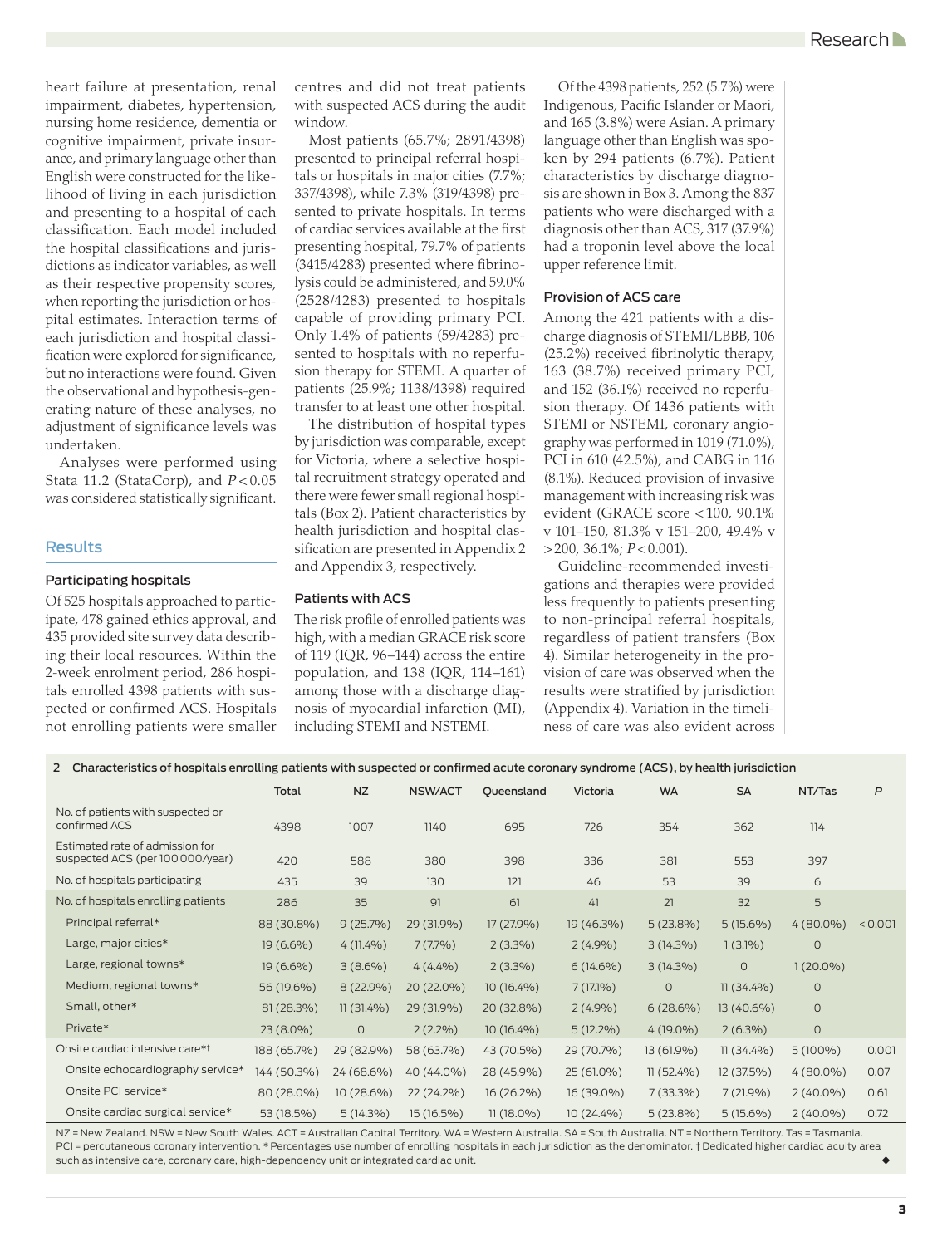#### 3 Characteristics of patients, by clinical diagnosis at time of discharge

|                                                           |                 |               |               | Unstable angina/<br>likely ischaemic | Unlikely<br>ischaemic | Other        |         |
|-----------------------------------------------------------|-----------------|---------------|---------------|--------------------------------------|-----------------------|--------------|---------|
|                                                           | Total           | STEMI/LBBB    | <b>NSTEMI</b> | chest pain                           | chest pain            | diagnosis*   | P       |
| No. of patients                                           | 4398            | 421           | 1015          | 929                                  | 1196                  | 837          |         |
| Age in years, mean (SD)                                   | 66.5 (14.6)     | 65.6 (14.4)   | 71.2(13.2)    | 68.1 (12.9)                          | 62.1(14.9)            | 65.8 (15.7)  | 0.001   |
| Female                                                    | 1771 (40.3%)    | 119 (28.3%)   | 376 (37.0%)   | 343 (36.9%)                          | 567 (47.4%)           | 366 (43.7%)  | < 0.001 |
| Median creatinine level, umol/L<br>(25th-75th percentile) | 84 (70-104)     | 89 (73-106)   | 89 (74-113)   | 86 (71-106)                          | 78 (66-93)            | 85 (68-110)  | < 0.001 |
| Killip Class II-IV at presentation                        | 599 (13.6%)     | 81 (19.2%)    | 206 (20.3%)   | 78 (8.4%)                            | 69 (5.8%)             | 165 (19.7%)  | < 0.001 |
| Presentation with cardiac arrest                          | 78 (1.8%)       | 35 (8.3%)     | $12(1.2\%)$   | 4(0.4%                               | $3(0.3\%)$            | 24 (2.9%)    | < 0.001 |
| Median GRACE risk score (25th-75th<br>percentile)         | $119(96 - 144)$ | 140 (118-165) | 137 (114-159) | $115(96 - 136)$                      | $101(80-122)$         | 120 (94-147) | 0.001   |
| <b>Diabetes</b>                                           | 1115 (25.4%)    | 83 (19.7%)    | 314 (30.9%)   | 289 (31.1%)                          | 217 (18.1%)           | 212 (25.3%)  | < 0.001 |
| Hypertension                                              | 2785 (63.3%)    | 229 (54.4%)   | 699 (68.9%)   | 677 (72.9%)                          | 672 (56.2%)           | 508 (60.7%)  | < 0.001 |
| Dyslipidaemia                                             | 2391 (54.4%)    | 192 (45.6%)   | 588 (57.9%)   | 618(66.5%)                           | 578 (48.3%)           | 415 (49.6%)  | < 0.001 |
| Current smoker                                            | 800 (18.2%)     | 130 (30.9%)   | 175 (17.2%)   | 134 (14.4%)                          | 218 (18.2%)           | 143 (17.1%)  | < 0.001 |
| Prior myocardial infarction                               | 1195 (27.2%)    | 75 (17.8%)    | 345 (34.0%)   | 335 (36.1%)                          | 250 (20.9%)           | 190 (22.7%)  | < 0.001 |
| Prior PCI                                                 | 892 (20.3%)     | 48 (11.4%)    | 184 (18.1%)   | 308 (33.2%)                          | 199 (16.6%)           | 153 (18.3%)  | < 0.001 |
| Prior CABG                                                | 466 (10.6%)     | $21(5.0\%)$   | 135 (13.3%)   | 133 (14.3%)                          | 88 (7.4%)             | 89 (10.6%)   | < 0.001 |
| Prior atrial fibrillation                                 | 667 (15.2%)     | $31(7.4\%)$   | 174 (17.1%)   | 126 (13.6%)                          | 144 (12.0%)           | 192 (22.9%)  | < 0.001 |
| Known PAD                                                 | 267 (6.1%)      | 22 (5.2%)     | $91(9.0\%)$   | 67 (7.2%)                            | 41(3.4%)              | 46 (5.5%)    | < 0.001 |
| Prior TIA or CVA                                          | 454 (10.3%)     | 23 (5.5%)     | 144 (14.2%)   | 108 (11.6%)                          | 93 (7.8%)             | 86 (10.3%)   | < 0.001 |
| Prior admission for major bleeding or<br>transfusion      | $107(2.4\%)$    | $10(2.4\%)$   | 26 (2.6%)     | 20 (2.2%)                            | 25 (2.1%)             | $26(3.1\%)$  | 0.63    |
| Active cancer limiting life expectancy                    | 106 (2.4%)      | $8(1.9\%)$    | 27 (2.7%)     | $21(2.3\%)$                          | 26 (2.2%)             | 24 (2.9%)    | 0.76    |
| Cognitive impairment or dementia                          | 149 (3.4%)      | $11(2.6\%)$   | 42 (4.1%)     | 27 (2.9%)                            | 38 (3.2%)             | $31(3.7\%)$  | 0.46    |
| Nursing home resident                                     | $116(2.6\%)$    | $13(3.1\%)$   | 33 (3.3%)     | 28 (3.0%)                            | 12 (1.0%)             | $30(3.6\%)$  | 0.001   |

STEMI/LBBB = ST-segment elevation myocardial infarction/left bundle branch block. NSTEMI = non-STEMI. GRACE = Global Registry of Acute Coronary Events. PCI = percutaneous coronary intervention. CABG = coronary artery grafting. PAD = peripheral artery disease. TIA = transient ischaemic attack. CVA = cerebrovascular accident. \* Includes secondary myonecrosis.

> jurisdictions; this was most marked in the median time to angiography and, to a lesser extent, in the overall length of stay (Appendix 5).

#### Inhospital events

Among the patients diagnosed with MI, the inhospital mortality rate was 4.5% (65/1436) and recurrent MI rate was 5.1% (73/1436). Inhospital adverse clinical events were highest among patients with STEMI/LBBB (Box 5). Inhospital mortality and recurrent cardiac failure were frequent among patients discharged with a diagnosis thought not to be ACS. Box 6 shows substantial heterogeneity in clinical events between hospital classifications, in all patients and in those discharged with a diagnosis of ACS.

#### Adjusted analyses

The propensity-adjusted odds ratios and confidence intervals describing the likelihood of undergoing inpatient angiography, receiving four or

five guideline-recommended medications at discharge, receiving referral to rehabilitation, and experiencing inhospital MACE are shown in Box 7. There was a consistently lower likelihood of receiving guideline-recommended medications among patients originally presenting to non-principal referral hospitals. Patients in private hospitals were significantly more likely to undergo angiography, but not necessarily to receive guideline-recommended medications or rehabilitation referral. There was more variation in the occurrence of inhospital MACE at the health jurisdiction level than between hospital types.

### **Discussion**

Optimising patient outcomes after MI through standardisation of care has emerged as a major near-term goal in the health agenda of Australia and New Zealand.<sup>17</sup> Through the most representative assessment of ACS health

service resources, clinical care provision and outcomes yet conducted in Australasia, this study provides unique insights into the challenges of providing timely and effective ACS care. These include the complexity of patient comorbidities, which brings the logistical challenges of providing timely invasive management to many patients in regional, remote and outer metropolitan centres into sharp focus.11,12

Translating evidence into practice requires a sophisticated understanding of determinants of care provision at the patient, clinical service and health policy level. Variations in clinical decision making, service availability and health policy represent potential targets for improving translation of the ACS evidence base and outcomes. An integrated approach to health service design is paramount to meeting the needs of our culturally diverse and geographically dispersed communities.

The efficient management of patients presenting with suspected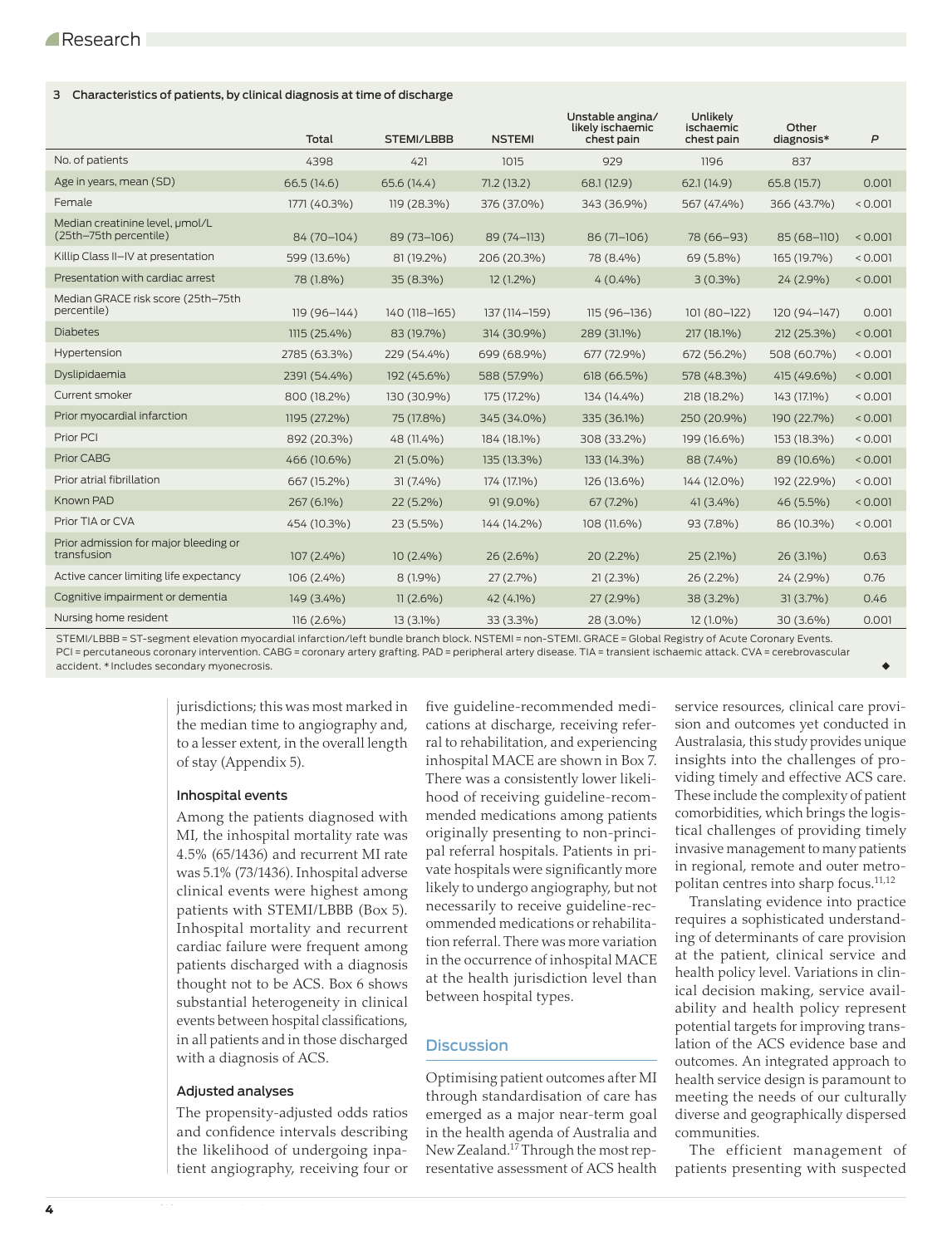

ACS remains challenging. More sensitive markers of myonecrosis, such as high-sensitivity troponin assays, have not simplified this.<sup>18</sup> This is demonstrated in our study by the substantial proportion of patients with suspected ACS who had elevated troponin levels, but in whom further investigations confirmed a final diagnosis other than ACS.19,20 Nevertheless, our data demonstrate high rates of inhospital events among such patients, as has been observed by others;<sup>21,22</sup> yet the current evidence informing their management is very limited.

Similarly, our data demonstrate the substantial burden of clinical complexity among ACS patients, with relatively high prevalences of comorbidities including prior major bleeding events, cerebrovascular disease, cognitive impairment and concurrent malignancy.23 This complexity underscores the everyday challenges in applying the evidence among patients with typical ACS presentations. Reduced application of evidence-based therapies among patients with increased comorbidities has been found in other studies.<sup>24,25</sup> Objective risk stratification that balances the benefits of evidence-based therapies against the risks associated with comorbidities may help narrow the evidence–practice gap for ACS patients with comorbidities.<sup>26</sup>

Our study highlights the potential for variation in care attributable to jurisdictional and geographical differences. The challenge of providing timely access to invasive management, not only in rural areas but also in the growing outer suburbs of cities, is highlighted by the fact that 26% of



MI = myocardial infarction. CHF = congestive heart failure. MACE = major adverse cardiac events. STEMI/LBBB = ST-segment elevation myocardial infarction/left bundle branch block. NSTEMI = non-STEMI. \* All comparisons of outcomes between diagnostic categories are significant (*P* < 0.001). *n* refers to number of patients.

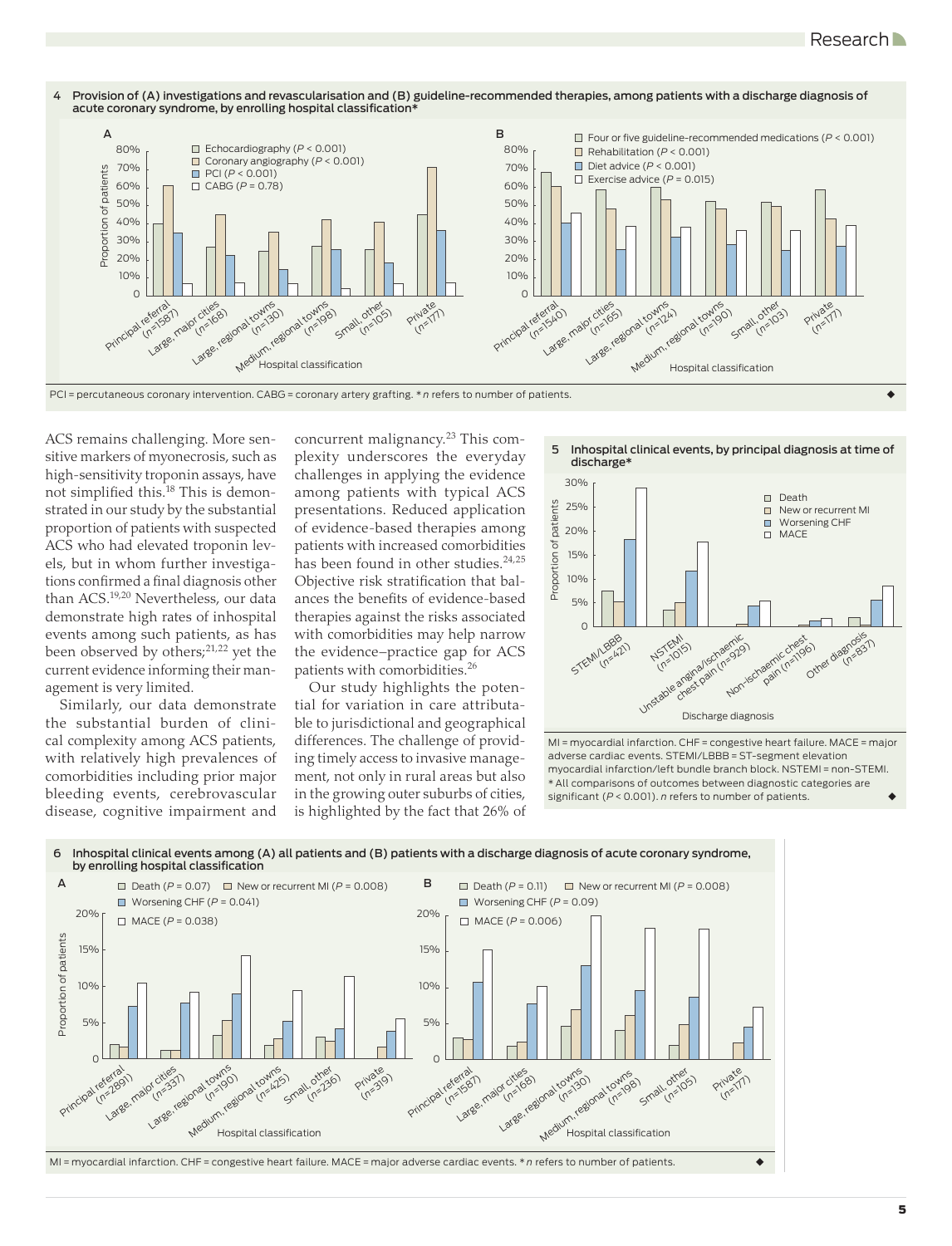7 Adjusted odds ratios\* for likelihood of (A) provision of angiography, (B) provision of four or five guideline-recommended medications at discharge, (C) referral to cardiac rehabilitation, and (D) inhospital major adverse cardiac events, by hospital classification and health jurisdiction

| А                                    | Angiography                 | Odds ratio (95% CI) | B<br>4-5 guideline-recommended<br>discharge medications | Odds ratio (95% CI) |
|--------------------------------------|-----------------------------|---------------------|---------------------------------------------------------|---------------------|
| Large, major cities                  | $\rightarrow$               | $0.53(0.40 - 0.71)$ |                                                         | $0.75(0.54 - 1.04)$ |
| Large, regional towns $\rightarrow$  |                             | $0.33(0.23 - 0.48)$ |                                                         | $0.67(0.47 - 0.96)$ |
| Principal referral                   |                             | $1.00(0.91 - 1.09)$ |                                                         | $1.00(0.89 - 1.12)$ |
| Medium, regional towns $\rightarrow$ |                             | $0.39(0.30 - 0.51)$ |                                                         | $0.55(0.41 - 0.74)$ |
| Small, other                         | $\longrightarrow$           | $0.38(0.26 - 0.55)$ |                                                         | $0.53(0.35 - 0.81)$ |
| Private                              |                             | $1.97(1.45 - 2.68)$ | $\rightarrow$                                           | $0.80(0.50 - 1.15)$ |
|                                      |                             |                     |                                                         |                     |
| State A                              | ⊢⊕⊣                         | $1.04(0.87 - 1.25)$ | $\rightarrow$                                           | $1.71(1.36 - 2.15)$ |
| State B                              | $\overline{\phantom{a}}$    | $1.18(0.91 - 1.53)$ | $\rightarrow$                                           | $2.63(1.91 - 3.63)$ |
| State C                              | ⊷                           | $0.87(0.74 - 1.03)$ | $\rightarrow$                                           | $1.41(1.17 - 1.73)$ |
| State D                              | ⊷                           | $1.00(0.86 - 1.17)$ |                                                         | $1.00(0.83 - 1.20)$ |
| State E                              |                             | $1.02(0.85 - 1.22)$ | ⊢                                                       | $1.18(0.97 - 1.43)$ |
| State F                              |                             | $1.26(0.81 - 1.97)$ |                                                         | $1.57(0.94 - 2.62)$ |
| State G                              |                             | $0.73(0.54 - 0.98)$ |                                                         | $0.82(0.57 - 1.19)$ |
| 0.1<br>Less likely <                 |                             | 10<br>More likely   | 0.1                                                     | 10                  |
|                                      |                             |                     |                                                         |                     |
| C                                    |                             |                     | D                                                       |                     |
|                                      | Any rehabilitation referral |                     | Major adverse cardiac events                            |                     |
| Large, major cities                  | $\longrightarrow$           | $0.70(0.51 - 0.97)$ | $\overline{\phantom{a}}$                                | $1.12(0.76 - 1.66)$ |
| Large, regional towns                | $\rightarrow$               | $0.76(0.53 - 1.09)$ |                                                         | $1.24(0.80 - 1.91)$ |
| Principal referral                   |                             | $1.00(0.90 - 1.12)$ |                                                         | $1.00(0.88 - 1.14)$ |
| Medium, regional towns               |                             | $0.61(0.45 - 0.82)$ |                                                         | $1.15(0.82 - 1.63)$ |
| Small, other                         |                             | $0.73(0.48 - 1.11)$ | $\longrightarrow$                                       | $1.67(1.08 - 2.58)$ |
| Private                              |                             | $0.67(0.47 - 0.97)$ |                                                         | $0.70(0.41 - 1.20)$ |
| State A                              | $\rightarrow$               | $1.47(1.18 - 1.85)$ | ⊢♠⊣                                                     | $1.24(0.94 - 1.62)$ |
| State B                              | $\rightarrow$               | $0.84(0.64 - 1.11)$ | $\overline{\phantom{a}}$                                | $1.74(1.24 - 2.43)$ |
| State C                              | ⊷                           | $1.01(0.84 - 1.22)$ | $\overline{\phantom{a}}$                                | $1.21(0.96 - 1.51)$ |
| State D                              |                             | $1.00(0.83 - 1.20)$ | $\rightarrow$                                           | $1.00(0.79 - 1.26)$ |
| State E                              |                             | $1.07(0.88 - 1.30)$ | $\rightarrow$                                           | $2.05(1.65 - 2.54)$ |
| State F                              |                             | $1.21(0.74 - 1.98)$ |                                                         | $1.72(0.99 - 3.00)$ |
| State G                              |                             | $0.38(0.25 - 0.56)$ |                                                         | $0.88(0.54 - 1.45)$ |

\* Principal referral hospitals and State D are the referent categories for hospital classification and health jurisdiction, respectively. Bars indicate 95% confidence intervals, which have been produced using the floating absolute risk method.<sup>16</sup>

all ACS patients in our study required transfer. Attempts to improve consistency and quality of care, such as through clinical guidelines and clinical standards,<sup>17</sup> need to consider the significant issues of transfer and coordination of care, particularly outside metropolitan areas, if such initiatives are to be effective and cost-effective.

In combination, these observations call for judicious and validated approaches to the development and implementation of clinical standards and performance measures that take these diagnostic and therapeutic complexities into account.

The broad hospital recruitment approach, consecutive patient enrolment, and high inhospital event rates in our study underscore the importance of representative patient inclusion when evaluating practice and outcomes.27 For the effective integration of clinical guidelines, clinical standards and performance measures into everyday care, the real challenge is to develop mechanisms to acquire and feed back such data on a routine and sustainable basis.<sup>28</sup> The SNAPSHOT ACS study was the culmination of significant efforts to engage with national agencies and professional bodies, while implementation depended on the jurisdictional health networks. However, the study also required local hospital commitment to data collection and entry, an enormous unresourced effort that is difficult to quantify but attests to the dedication of health care providers to the quality of ACS care and outcomes. Future attempts to understand the lingering evidence–practice gaps will need to consider such resourcing issues carefully. Nevertheless, this study is unique in its ability to gain insights into the provision of care across multiple levels of decision making. Effectively